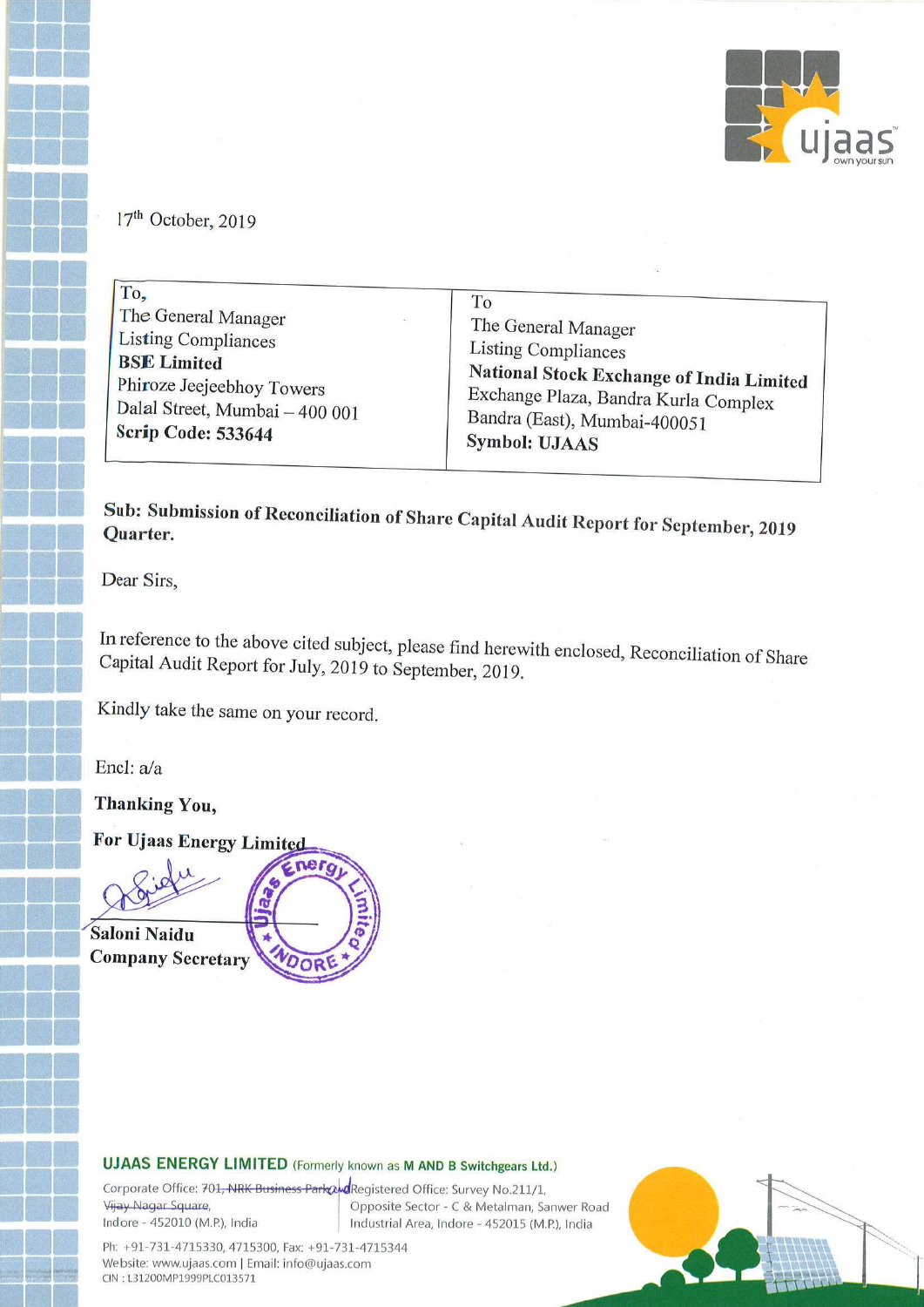# Ashish Karodia

M.Com., L.L.B., F.C.S.

## **Company Secretary**

208, Trade House, 14/3, South Tukoganj, Indore (M.P.) Cell: +91 98261 - 14533 E-mail: ashishkarodia@gmail.com

## RECONCILIATION OF SHARE CAPITAL AUDIT REPORT

- 1. For Quarter Ended
- 2. ISIN
- 3. Face value of shares (Paid up)
- 4. Name of the Company
- 5. Registered Office Address
- 6. Correspondence Address
- 7. Telephone & Fax Nos.
- 8. Email Address
- 

30<sup>th</sup> September, 2019

INE899L01022

Re. 1/- each

**Ujaas Energy Limited** 

Survey No. 211/1, Opp. Sector C & Metalman, Sanwer Road, Industrial Area, Indore-452015, Madhya Pradesh...

**Ujaas Energy Limited** Survey No. 211/1, Opp. Sector C & Metalman, Sanwer Road, Industrial Area, Indore-452015, Madhya Pradesh.

0731-4715300 (Tel.), 0731-4715344 (Fax)

### $cs@$ ujaas.com

9. Name of the Stock Exchanges where the Company's securities are listed

10. Issued Capital

- 11. Listed Capital (Exchange-wise) (As per Company records)
- 12. Held in dematerialized form in CDSL Held in dematerialized form in NSDL
- 13. Physical

BSE Ltd & National stock Exchange of India Ltd.

20,00,31,200 Equity Shares of Re.1each.

Entire issued Share Capital of the Company listed at the above-mentioned stock exchanges

82721526

117309554

120 equity shares of Re. 1/-each

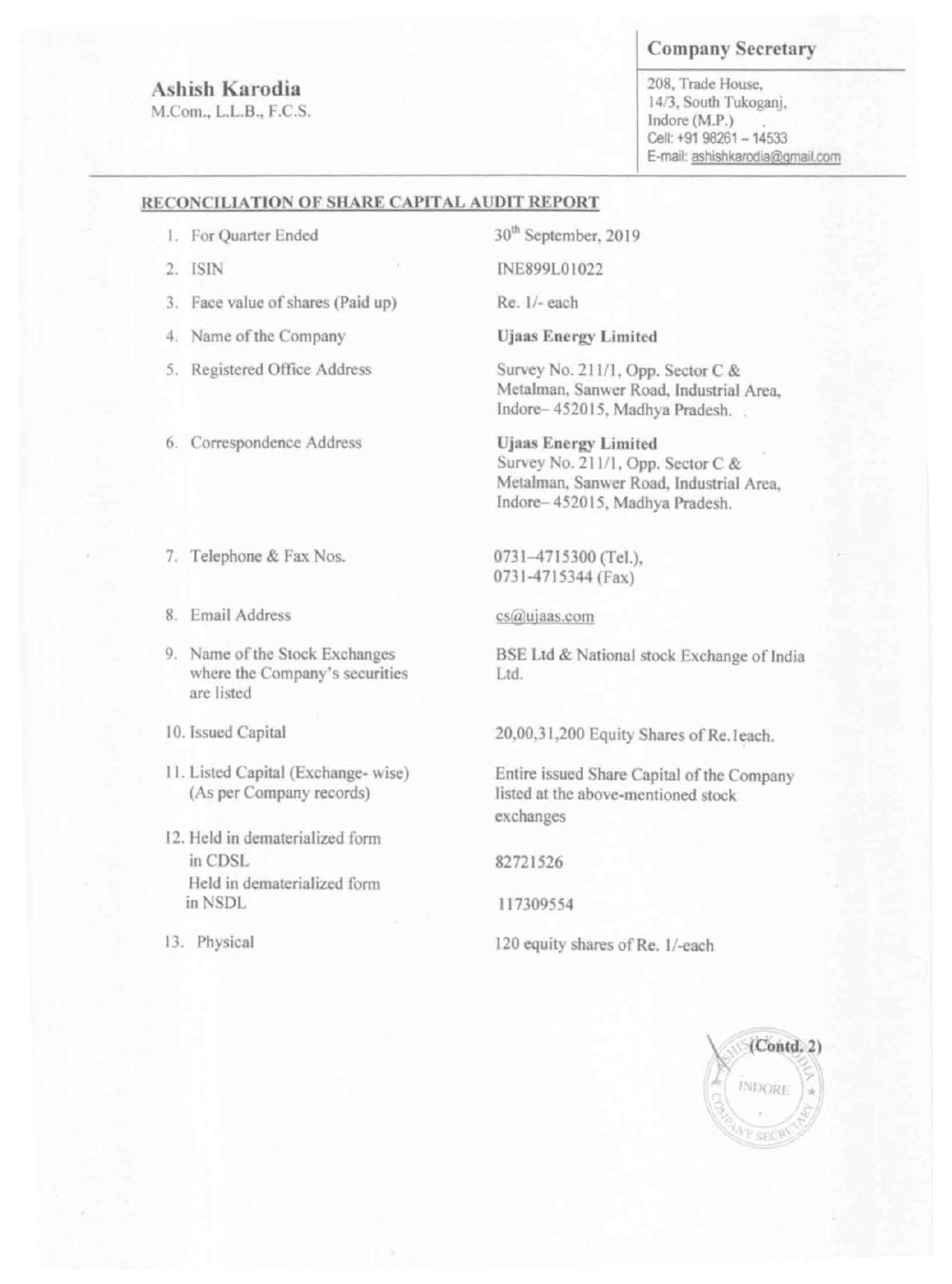15. Reasons for difference if any, between Nil (10& ll).(l0&lS).(il&l5)

16. Certifying the details of changes in share capital during the quarter under consideration as per Table below:

| Particulars<br>古古古 | shares | No. of   Applied/<br>Not<br>applied for<br>listing | Listed on Stock   Whether<br><b>Exchanges</b><br>(Specify)<br>Names) | Intimated<br>to CDSL | Whether<br>Intimated<br>to NSDL | In-prin. Appr.<br>Pending for SE<br>(Specify)<br>Names) |
|--------------------|--------|----------------------------------------------------|----------------------------------------------------------------------|----------------------|---------------------------------|---------------------------------------------------------|
|                    |        |                                                    | N.A.                                                                 |                      |                                 |                                                         |

\*\*\* Rights, Bonus, Preferential Issue, ESOPs, Amalgamation, Conversion, Buyback, Capital, Reduction, Forfeiture, Any other (to specify)

- 17. Register of Members is updated (Yes/No) Yes If not, updated up to which date
- 18. Reference of previous quarter with regard Not Applicable to excess dematerialized shares, if any.
- 19. Has the Company resolved the matter Not Applicable Mentioned in point no. l9 above in current quarter. if not. reason why!

| 20. Mention the total no. of requests, if any, confirmed after 21 days and the total no. of requests<br>pending beyond 21 days with the reasons for delay: |                |               |                   |  |  |  |
|------------------------------------------------------------------------------------------------------------------------------------------------------------|----------------|---------------|-------------------|--|--|--|
| Total No. demat requests                                                                                                                                   | No of requests | No. of shares | Reasons for delay |  |  |  |
| Confirmed after 21 days                                                                                                                                    | N.A            | N.A           | N.A               |  |  |  |
| Pending for more than 21 days                                                                                                                              | N.A            | N.A           | N.A               |  |  |  |

21. Name, Address, Telephone & Fax No. of the Ms. Saloni Naidu Compliance Officer of the Company. Survey No. 211/1, Opp. Sector-C

& Metalman. Sanwer Road. lndustrinl'Aren, Indore-452015 (M.P.) Tel: 073l-47l5300. Fax: 0731-4715344